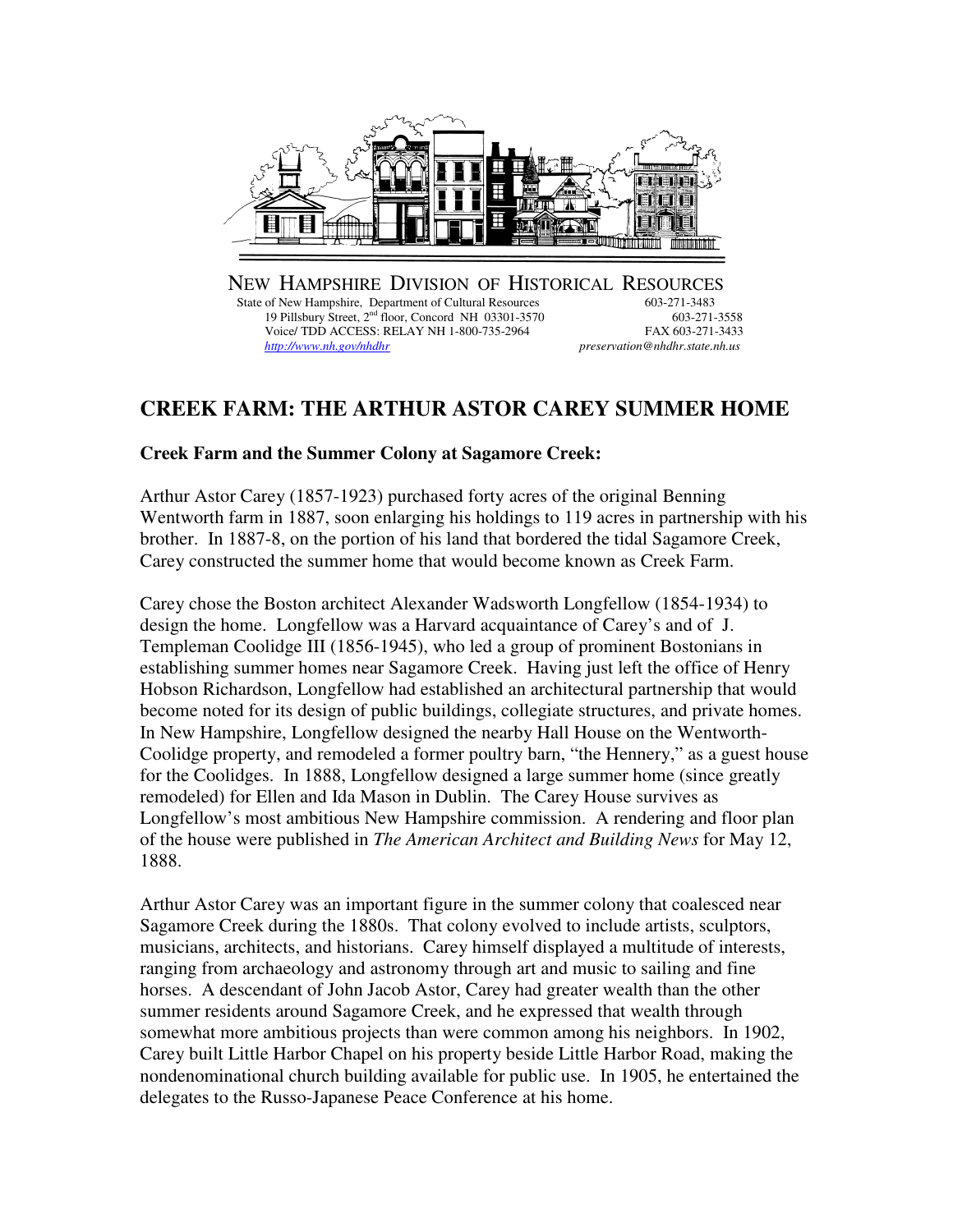Carey had studied art in Paris with his close friend and Harvard classmate J. Templeman Coolidge III, who bought the Benning Wentworth Mansion and twenty-four acres of the former Wentworth farm in 1886. Coolidge and Carey were both trustees of the Boston Museum of Fine Arts, supporters of the Society of Arts and Crafts in Boston, and (together with architect Longfellow) proprietors of the arts-and-crafts Dedham Pottery in Massachusetts. Together, Coolidge and Carey acquired most of the ancient country seat of royal governor Benning Wentworth.

Creek Farm occupies one of the earliest sites to be brought under cultivation in New Hampshire. The property is thought to have been occupied by settler Nicholas Rowe as early as 1640. Other adjacent farms extending along Sagamore Creek were settled at comparable dates, making the farms along the tidal waterway some of New Hampshire's earliest cultivated lands. The Rowe farm eventually passed into the possession of Mark Hunking and, through him, to Benning Wentworth. A map of the Wentworth estate, made in 1812 by the cartographer John G. Hales, shows that the area eventually purchased by Arthur Astor Carey had previously been orchards and fields that the Wentworths had acquired from the Shortridges, another family of early settlers along Sagamore Creek. Some of the fieldstone boundary walls that still cross Creek Farm mark property lines that were recorded on the Hales map and were already ancient in 1812.

After following J. Templeman Coolidge to the Sagamore Creek area, Carey introduced another member of the summer colony. In 1890, he sold a portion of his holdings, containing the ancient "Martine Cottage," to Boston architect R. Clipston Sturgis (1860- 1951). Sturgis was a nephew (and professional successor) of John Hubbard Sturgis, the architect who had designed Carey's colonial-style main home in Cambridge, Massachusetts. A proprietor of the Dedham Pottery along with Coolidge, Carey, and Longfellow, Sturgis became an early student of the colonial architecture of Portsmouth.

Across Sagamore Creek stood the home of another prominent Boston family, that of Harvard professor Adams Sherman Hill. The Hill summer home was an eighteenthcentury farmhouse that had belonged to the Portsmouth merchant Jacob Sheafe.

Together, these summer residents transformed Sagamore Creek from an area of ancient, somnolent farmsteads to a summer colony of unusual diversity and sophistication. Among the summer residents were several writers of note. American historian Francis Parkman, the father-in-law of J. Templeman Coolidge, spent several summers at the Wentworth mansion completing his monumental history of the French and English in North America. The region hosted other summer residents like Barrett Wendell, author and professor of English at Harvard, who had a summer home at New Castle. Wendell's neighbors on the island were Edmund Clarence Stedman, a poet and broker from New York, and John Albee, a philosopher and local historian. Also summering in New Castle was the artist Edmund C. Tarbell, whose international reputation at the turn of the twentieth century attracted other painters and etchers to the area.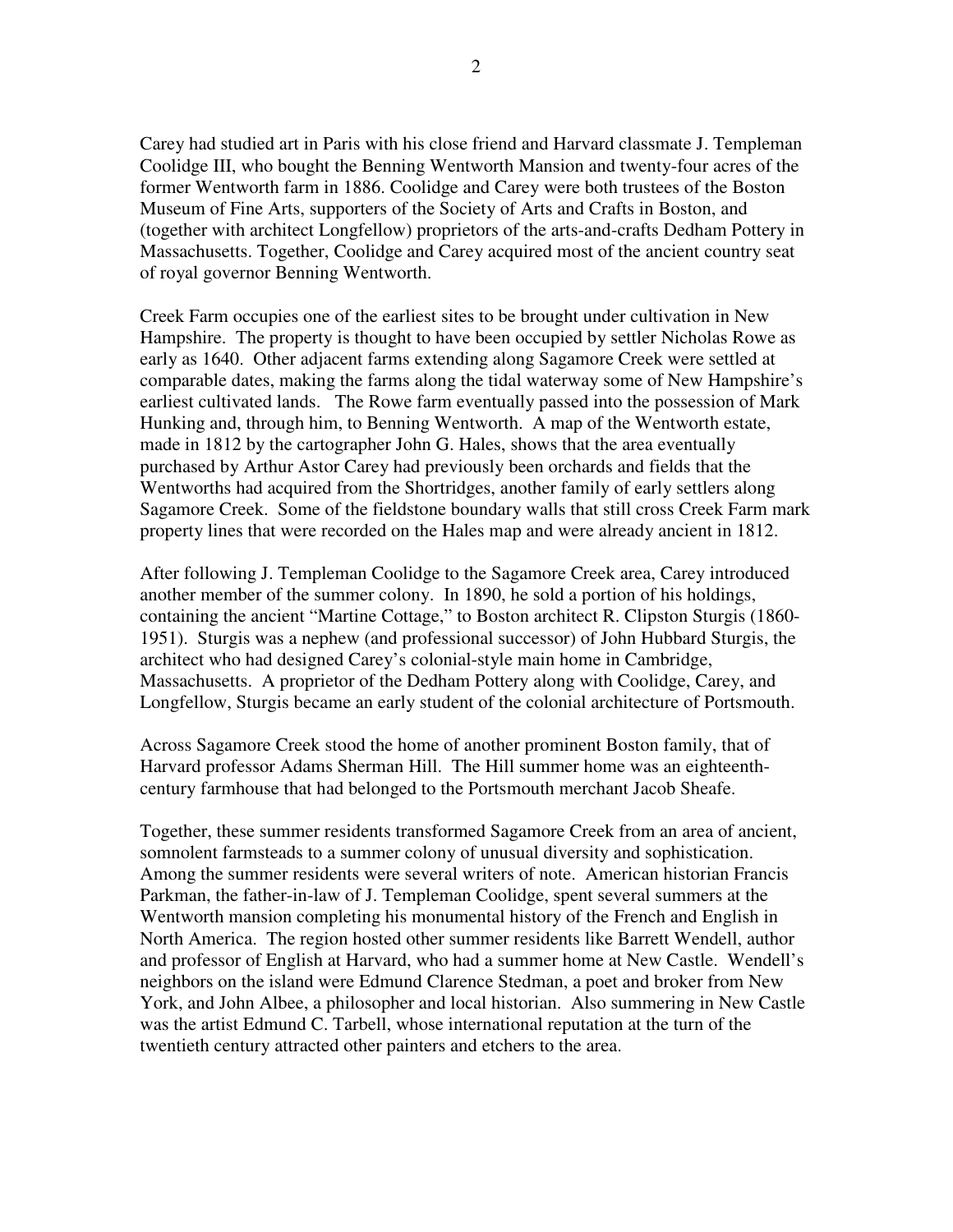## **Architectural Significance of Creek Farm:**

Creek Farm survives as the most ambitious domestic commission of architect Alexander Wadsworth Longfellow in New Hampshire. As originally built in 1887-8, the house was a one-and-a-half story gambrel-roofed dwelling, surrounded on three sides by a broad porch and displaying a high stone foundation on the south side, facing the creek. Carey soon had the architect enlarge the rectangular house. The first addition was a short, gambrel-roofed extension on the east, enclosing an area that had once served as a walled kitchen yard. This first addition is recognizable today as the connecting link between the original dwelling and its eastern wing.

A far more significant evolution occurred when the western wing was added to the house in the early 1890s. Connected to the original block by an open carriage passage at ground level, the western wing was connected to the main house at the second story and was marked by a massive chimney of cobblestone masonry. This wing provided guest rooms in a house that originally had had accommodations only for family and servants.

Shortly after the western wing was finished, Carey added a balancing eastern wing, also furnished with a huge stone chimney. A declivity east of the original house caused the architect to support the eastern wing on a strikingly high stone foundation that rises a full story above grade on the east. A passageway penetrates the foundation beneath the wing, echoing the entryway through the western wing. The first story of the eastern wing contains a music room, paneled in the Tudor style, reflecting Carey's interest in the violoncello.

The juncture of the western wing and the main house is marked by the semi-octagonal entrance tower of the original building. The juncture of the eastern wing is similarly defined by an octagonal tower having a third-story clock dial facing into the courtyard.

The courtyard created by the original house and the two extensions is further defined by a low stone retaining wall that runs east and west beyond the northern ends of the two wings. Terminating on the east at a large elliptical stone well curb, this wall encloses an area that is planted with perennials, shrubs, and a single, large katsura tree.

On the exterior, Creek Farm retains architectural integrity from the period of the early twentieth century. The design of the original house, as published in *The American Architect and Building News* of 1888, remains evident and well preserved. Each subsequent phase in the evolution of the building is clearly defined. Probably because the same architect apparently designed the entire structure as we see it today, each element harmonizes with the others.

Visible changes that occurred to the exterior in the later twentieth century include the insertion of some new windows that serve some of the apartments, and the enclosure of part of the original open porch at the western end of the house. The shingled walls of the house, now painted white, would originally have been painted or stained a dark color.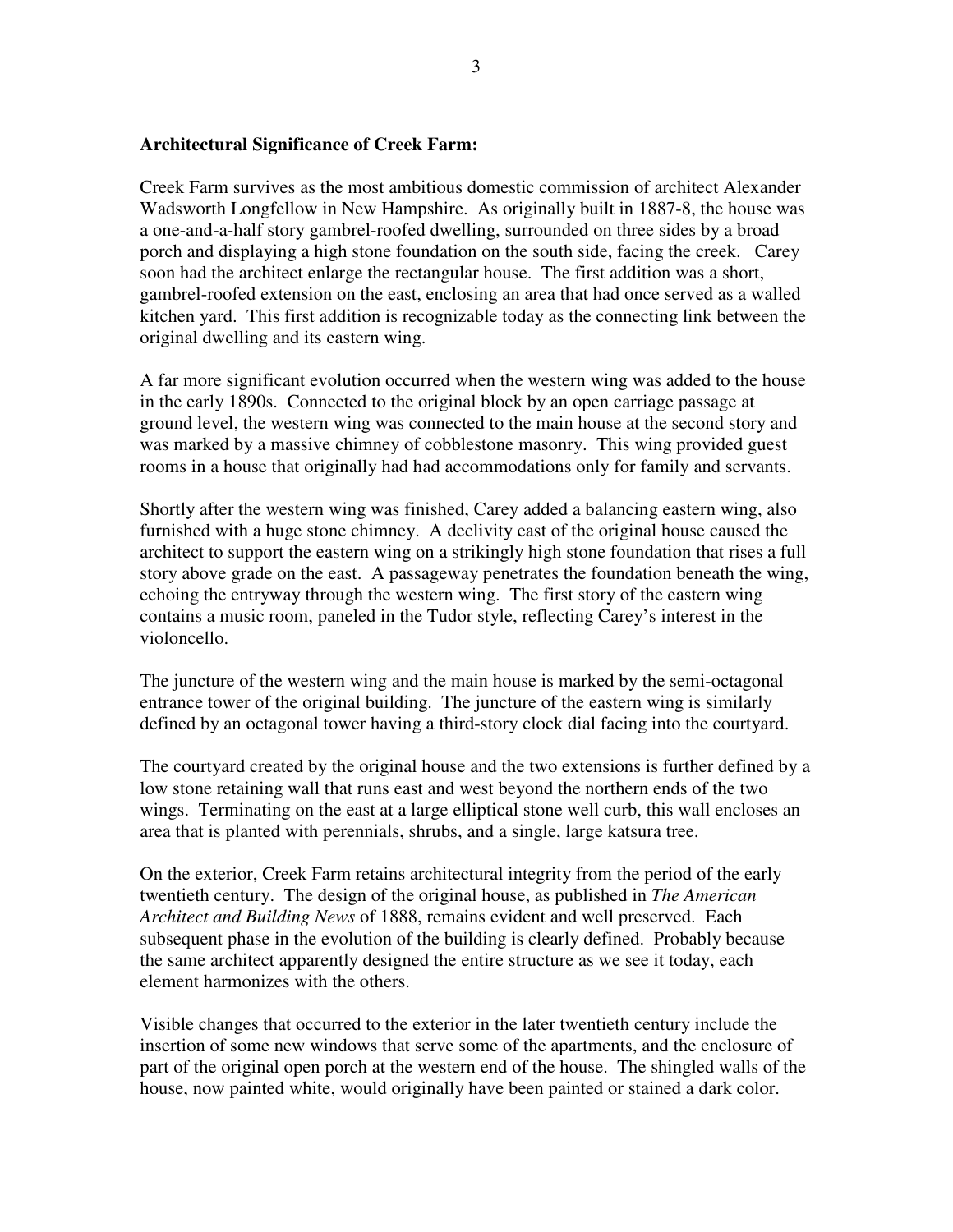The architect of Creek Farm, Alexander Wadsworth Longfellow, achieved prominence during the late nineteenth and early twentieth centuries. Born in Portland, Longfellow was a nephew of poet Henry Wadsworth Longfellow. He graduated from Harvard in 1876, then studied architecture at the institution that became the Massachusetts Institute of Technology (1876-78) and the Ecole des Beaux Arts in Paris (1879-81). Longfellow first worked in the office of Henry Hobson Richardson, the most prominent American architect of his time. Following Richardson's death in 1886, Longfellow organized the partnership of Longfellow, Alden, and Harlow.

Among Longfellow's non-domestic designs were the city hall in Cambridge, Massachusetts; the Carnegie Library in Pittsburgh, Pennsylvania; and the Oliver Wendell Holmes and Abraham Lincoln schools in Boston. At Harvard, Longfellow designed the Philips Brooks House; the Semitic Museum; the buildings of Arnold Arboretum; two chemical laboratories; and Gibbs Memorial Library. At Radcliff, the architect designed Agassiz House and two dormitories that were built on the college campus between 1904 and 1907. In Yarmouth, Nova Scotia, Longfellow designed a memorial chapel at Mountain Cemetery. He also designed the distinctive original stations of the Boston Elevated Railroad.

Longfellow was a Fellow of the American Institute of Architects and a member of the Boston Society of Architects. Like Arthur Astor Carey and J. Templeman Coolidge, Longfellow was a trustee of the Boston Museum of Fine Arts. Sharing Carey's and Coolidge's love of the sea, Longfellow also served as president of the Boston Marine Museum. In every respect, Longfellow was a member of the summer colony at Sagamore Creek.

## **Bibliography:**

Acton, David, Beverly K. Brandt, Edward S. Cooke, Jr., Jeannine Falino, Nancy Finlay, Anne E. Havinga, Marilee Boyd Meyer, Susan J. Montgomery, Nicola J. Shilliam. *Inspiring Reform: Boston's Arts and Crafts Movement*. Wellesley, Mass.: Davis Museum and Cultural Center, 1997.

Candee, Richard M., ed. *Building Portsmouth: The Neighborhoods and Architecture of New Hampshire's Oldest City*. Portsmouth, N.H.: Portsmouth Advocates, Inc., 1992.

Floyd, Margaret Henderson. *Architecture After Richardson: Regionalism Before Modernism—Longfellow, Alden, and Harlow in Boston and Pittsburgh.* Chicago: University of Chicago Press, 1994.

Openo, Woodard D., "Artistic Circles and Summer Colonies," in Sarah L. Giffen and Kevin D. Murphy, eds. *"A Noble and Dignified Stream:" The Piscataqua Region in the Colonial Revival, 1860-1930.* York, Me.: Old York Historical Society, 1992.

-----. "The Summer Colony at Little Harbor in Portsmouth, New Hampshire, and Its Relation to the Colonial Revival Movement," Ph.D. dissertation, University of Michigan, 1990.

Perkins, Mary Coolidge. *Once I Was Very Young*, reprint of 1960 ed. Portsmouth, N.H.: Peter E. Randall, 2000.

*Who Was Who in America*. Vol. 1, 1897-1942, s.v. "Longfellow, A[lexander] Wadsworth." Chicago: A. N. Marquis, 1943.

Withey, Henry F., and Elsie Rathburn Withey. *Biographical Dictionary of American Architects (Deceased).* Los Angeles: Hennessey & Ingalls, 1970.